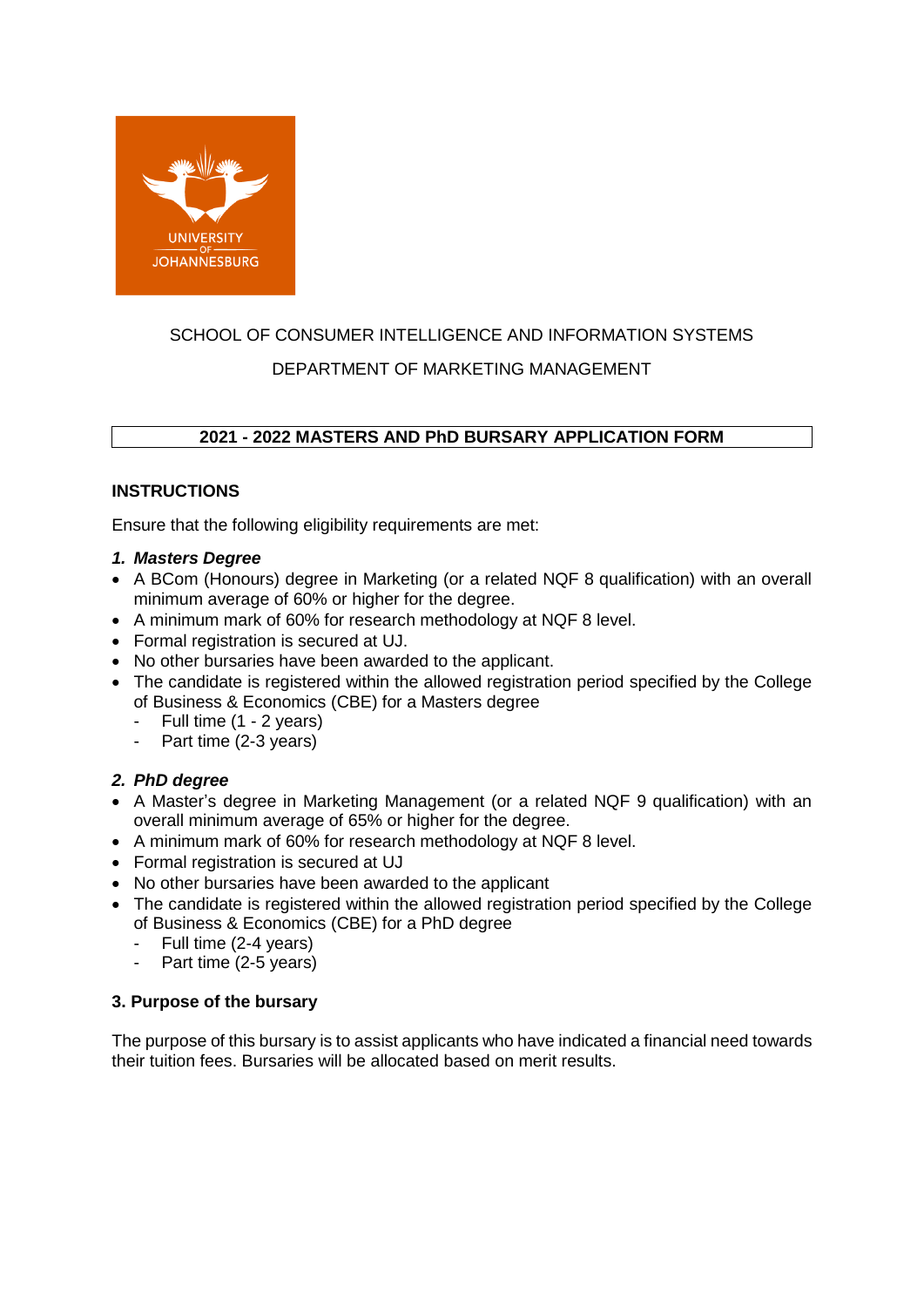## **4. An application does not imply automatic funding**

An applicant needs to be aware that an application does not imply automatic funding for Masters and Doctoral studies.

#### **5. An application consists of the following eight documents:**

## **The formal application document.**

- A Curriculum Vitae that MUST indicate at least the following:
	- Study field (e.g. Marketing / Retail Management)
	- Qualifications
	- Employment history
	- Awards and achievements
	- Names and contact details of references
- A biographical sketch (not in bullet form) giving information not elsewhere provided in the application. The narrative should include a brief description of the research interest of the applicant, awards and achievements, mention should be made of membership of national and international scientific committees, and other tangible recognition you have. A short motivation on why this bursary should be awarded to the applicant. Do not exceed one A4 page, using Arial, 11 type font. This letter should also include your study commitment/ outputs for the year of the bursary (e.g. your planned performance for the academic year).
- A copy of your ID document/passport.
- Copies of full official academic record(s) including all levels of tertiary study, prior to your current qualification. Only academic records with marks will be considered, no certificates please.
- A reference letter on academic performance.
- A letter from the UJ supervisor must be provided stipulating the following:
	- Overview of the study
	- Current progress with studies
	- Potential date of intention to submit dissertation/thesis
	- Suitability of the candidate for the bursary application
	- A letter from the UJ supervisor must be provided stipulating the following:
- Proof of formal registration for the Masters/Doctoral qualification at UJ.

#### **6. Screening process:**

All applications received will be screened by the Masters and PhD office of the Department of Marketing Management / or other Department depending on application for completeness and compliance with the call for applications. Applications that fail to meet the stipulated requirements will not be considered for funding. **Please note that an application does not constitute the award of a bursary and the WR Seta office has the right not to process an application. A selection committee consisting of senior lecturers, associate professors and professors will review applications and secure a final decision.** 

# **7. Funding:**

The bursary can contribute towards the registration cost and course fees of the qualification, data collection and language editing of the final document. Funding is provided for only two years for a Master's degree and only 4 years for a PhD degree. Funding will be awarded on an annual basis an pending the satisfactory progress of the recipient. Candidates' supervisors will therefore be expected to send a letter regarding their progress every year in order to release the funding for the following year. The bursary amount will be credited to the applicant's student account at the UJ.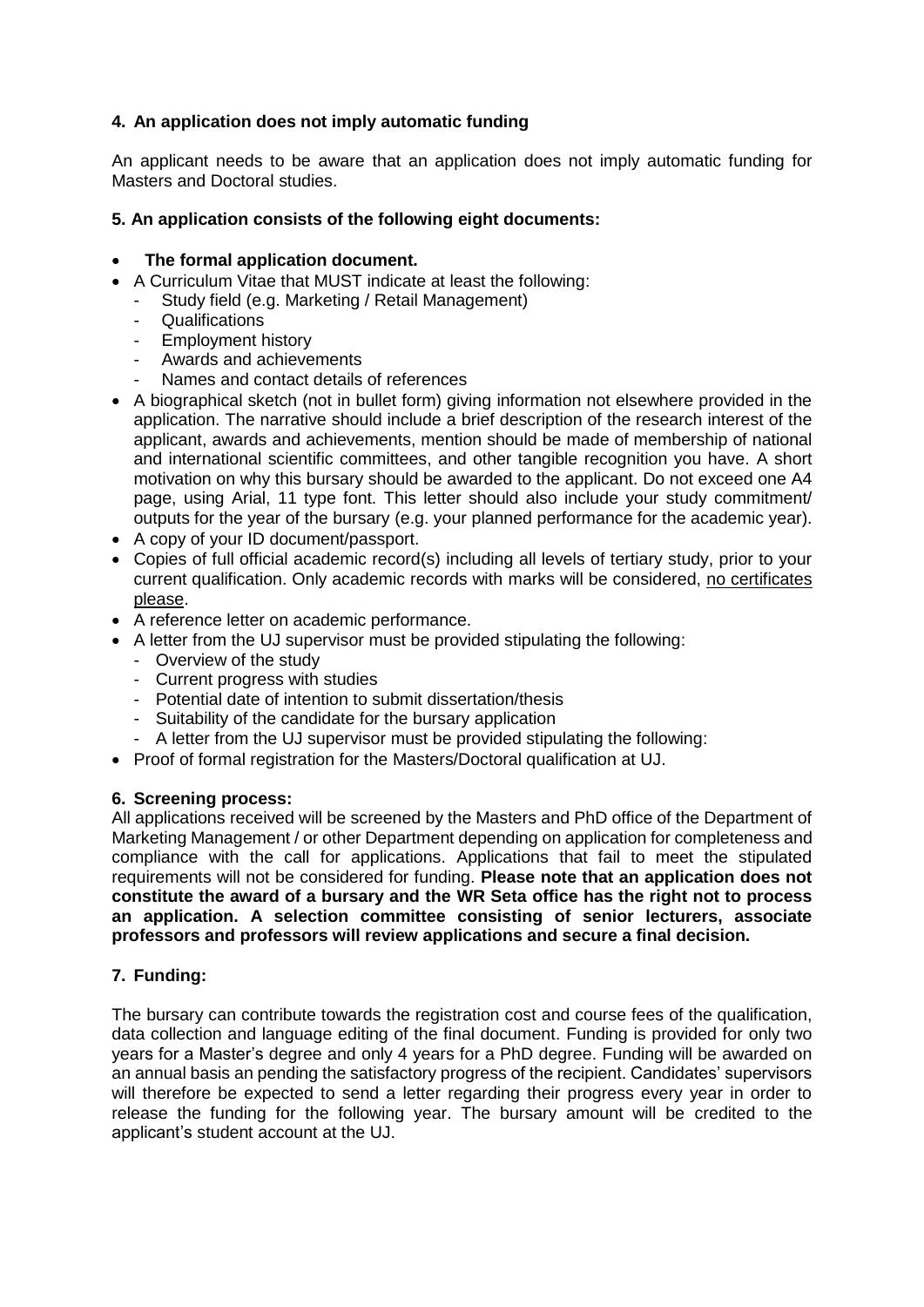**A student who received a bursary the previous year, and whose performance for the year of application is not supported by the supervisor, will not be considered for funding.** 

#### **8. Completion of the application form:**

The application must be completed in full. A full application consists of the eight documents mentioned in point 5 above. The application must be submitted only via e-mail to [wrsetagauteng@gmail.com](mailto:wrsetagauteng@gmail.com)

#### **9. Queries on the application:**

All queries regarding the application must be directed to Mr Sandile Maseko at [wrsetagauteng@gmail.com](mailto:wrsetagauteng@gmail.com)

#### **10. Closing date for applications:**

The closing date for applications is 30 November each year.

## **APPLICATION DOCUMENT**

| <b>BIOGRAPHICAL INFORMATION</b> |  |  |
|---------------------------------|--|--|
| <b>Title</b>                    |  |  |
| Surname                         |  |  |
| Initial(s)                      |  |  |
| First name                      |  |  |
| Citizenship                     |  |  |
| <b>ID</b> type                  |  |  |
| ID/Passport/Unique              |  |  |
| number                          |  |  |
| Race                            |  |  |
| Gender                          |  |  |
| Date of birth                   |  |  |

| <b>DISABILITY</b>             |  |  |
|-------------------------------|--|--|
| Do you have a disability?     |  |  |
| If yes, what is the nature of |  |  |
| your disability?              |  |  |

| <b>CONTACT DETAILS</b>        |  |  |
|-------------------------------|--|--|
| Are you currently a full time |  |  |
| student?                      |  |  |
| Are you currently a part      |  |  |
| time student?                 |  |  |
| <b>Work Postal Address</b>    |  |  |
| (excluding<br>departmental    |  |  |
| address)                      |  |  |
| City                          |  |  |
| Code                          |  |  |
| Mobile number                 |  |  |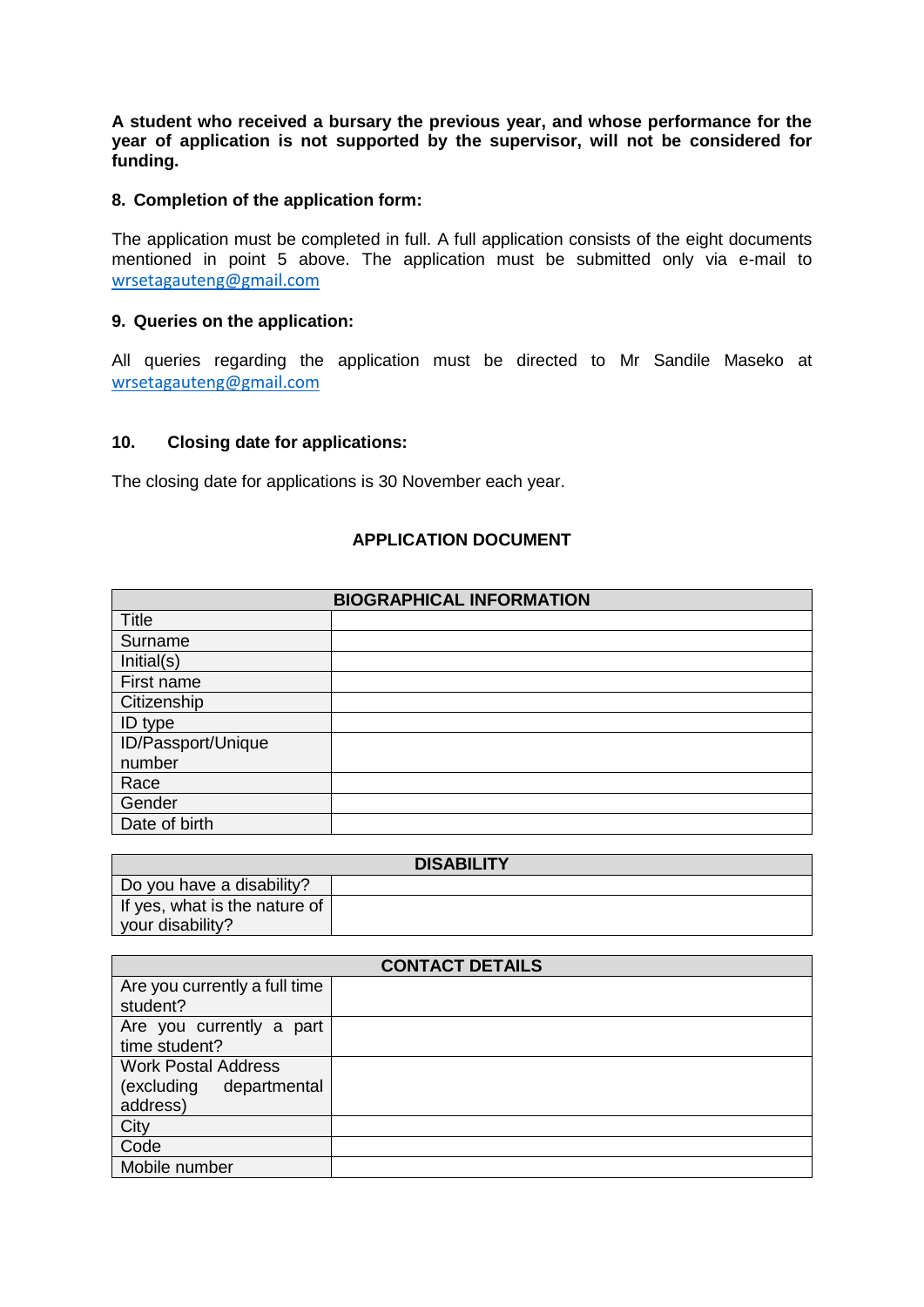| Primary e-mail address     |  |
|----------------------------|--|
| Alternative e-mail address |  |
| Country                    |  |
| Province/State             |  |

| <b>HIGHEST QUALIFICATIONS</b> |               |                                                                                                                         |                                                                        |
|-------------------------------|---------------|-------------------------------------------------------------------------------------------------------------------------|------------------------------------------------------------------------|
| Qualification                 | Date obtained | Cumulative<br>grade<br>point<br>average<br>percentage for all<br>subjects of previous<br>qualification<br>(e.g.<br>70%) | Marks obtained for<br>major subjects from<br>previous<br>qualification |
|                               |               |                                                                                                                         |                                                                        |
|                               |               |                                                                                                                         |                                                                        |
|                               |               |                                                                                                                         |                                                                        |
|                               |               |                                                                                                                         |                                                                        |
|                               |               |                                                                                                                         |                                                                        |

| <b>CAREER PROFILE</b> |              |            |          |
|-----------------------|--------------|------------|----------|
| Position              | Organisation | Start date | End date |
|                       |              |            |          |
|                       |              |            |          |
|                       |              |            |          |
|                       |              |            |          |
|                       |              |            |          |

| <b>APPLICATION INFORMATION</b>                                                        |             |            |
|---------------------------------------------------------------------------------------|-------------|------------|
| Current degree enrolled for                                                           | <b>MCom</b> | <b>PhD</b> |
| Full time                                                                             | Yes         | No         |
| UJ student number                                                                     |             |            |
| Does any financial support received for Yes<br>previous studies bind you to a service |             | No         |
| contract?                                                                             |             |            |
| Have you received previous financial<br>support from the Department of Marketing?     | Yes         | No         |
| If yes, when?                                                                         |             |            |
| If yes, what was the bursary<br>amount<br>received?                                   |             |            |

| <b>DEGREE INFORMATION</b>                    |           |  |
|----------------------------------------------|-----------|--|
| Title of research study                      |           |  |
| Start year of study                          |           |  |
| End year of study                            |           |  |
| Does your supervisor support<br>vour         | Yes<br>No |  |
| application for this bursary?                |           |  |
| Has your supervisor provided a letter in Yes | No        |  |
| support of your application?                 |           |  |
| If yes, please indicate the name of your     |           |  |
| supervisor.                                  |           |  |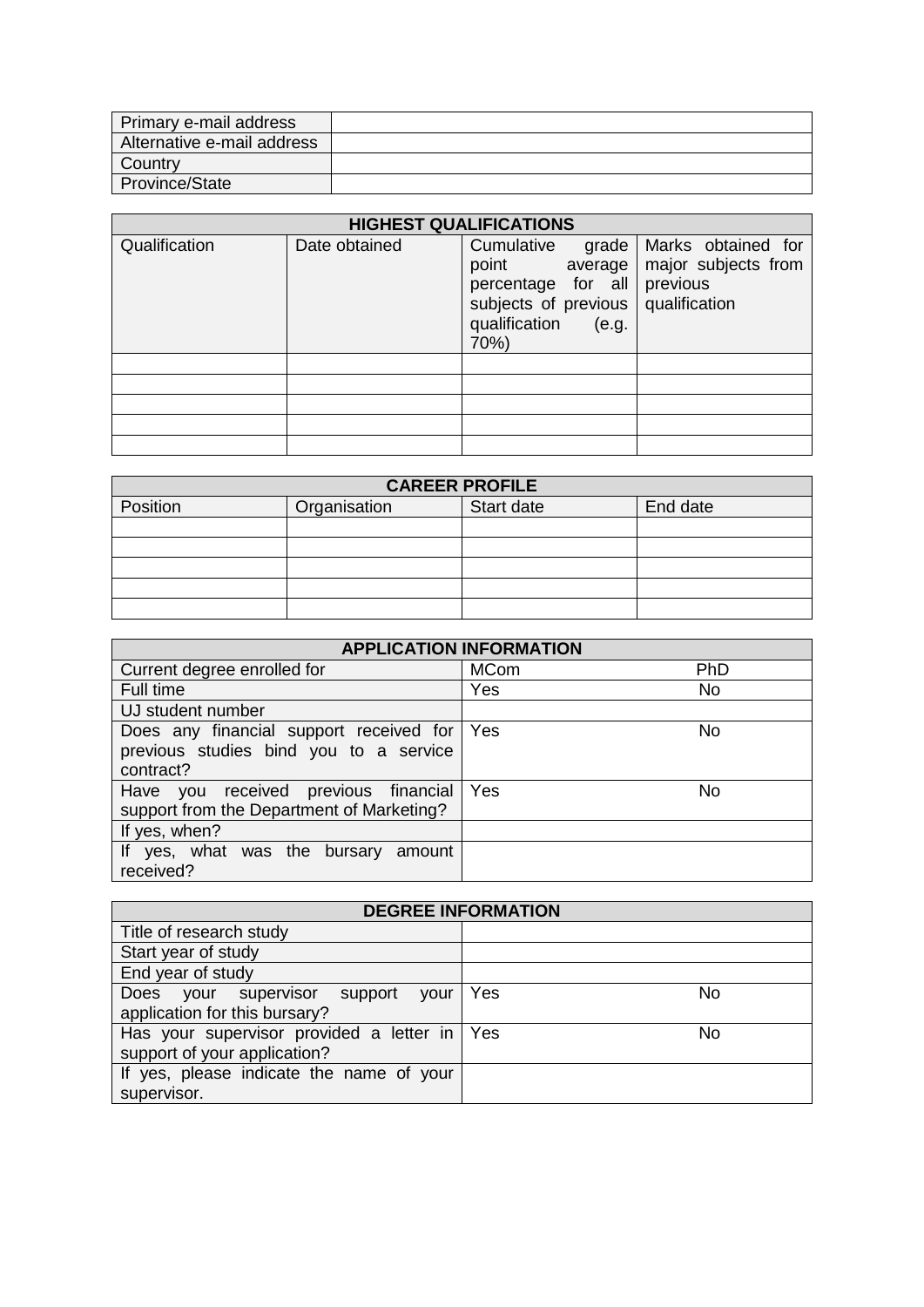| ARE ALL THE REQUESTED DOCUMENTS ATTACHED?                                      | <b>YES/NO</b> |
|--------------------------------------------------------------------------------|---------------|
| Application document                                                           |               |
| A Curriculum Vitae, indicating, amongst others, the study field,               |               |
| qualifications, employment history, awards and achievements of the             |               |
| applicants as well as the names and contact details of references              |               |
| A brief biographical sketch (not in bullet form) giving information not        |               |
| elsewhere provided in the application. The narrative should include a          |               |
| brief description of the research interest of the applicant, awards and        |               |
| prizes, mention should be made of membership of national and                   |               |
| international scientific committees, and other tangible recognition you        |               |
| have. Do not exceed half an A4 page, using Arial, 11 type font.                |               |
| A copy of the ID document/passport.                                            |               |
| Full official academic record(s) including all levels of tertiary study, prior |               |
| to your current qualification. Only academic records with marks will be        |               |
| considered, no certificates please. Foreign students must do the               |               |
| necessary translations and obtain (where relevant) SAQA                        |               |
| accreditation before submitting.                                               |               |
| One reference letter on academic performance.                                  |               |
| A letter from the UJ supervisor (stipulating the overview of the study,        |               |
| current progress with studies, the potential date of intention to submit       |               |
| dissertation/thesis as well as the suitability of the candidate for the        |               |
| bursary application)                                                           |               |
| Proof of formal registration for the Masters/Doctoral qualification at UJ      |               |

## STUDENT DECLARATION

- I declare that the information included in this application form is complete and accurate. I accept that the Department of Marketing Management, as an academic unit in the University of Johannesburg and the WR Seta Chair, reserves the right to reject an application based on incorrect or incomplete information provided by the applicant.
- I grant permission to the Department of Marketing Management, as an academic unit of the University of Johannesburg, and the WR Seta Chair to have access to information pertaining to my biographical and academic achievement. For the sake of clarity, I provide full consent to UJ in terms of the Protection of Personal Information Act 4 of 2013.
- I declare that I have not received any other bursary or any form of financial assistance during the time of applying for this bursary.
- I take the responsibility to inform the Department of Marketing Management and the WR Seta Chair of any bursary or any form of financial assistance received after the DOM provided me with funding for my studies.
- I acknowledge receipt that an application does not imply automatic funding for Masters and Doctoral studies.